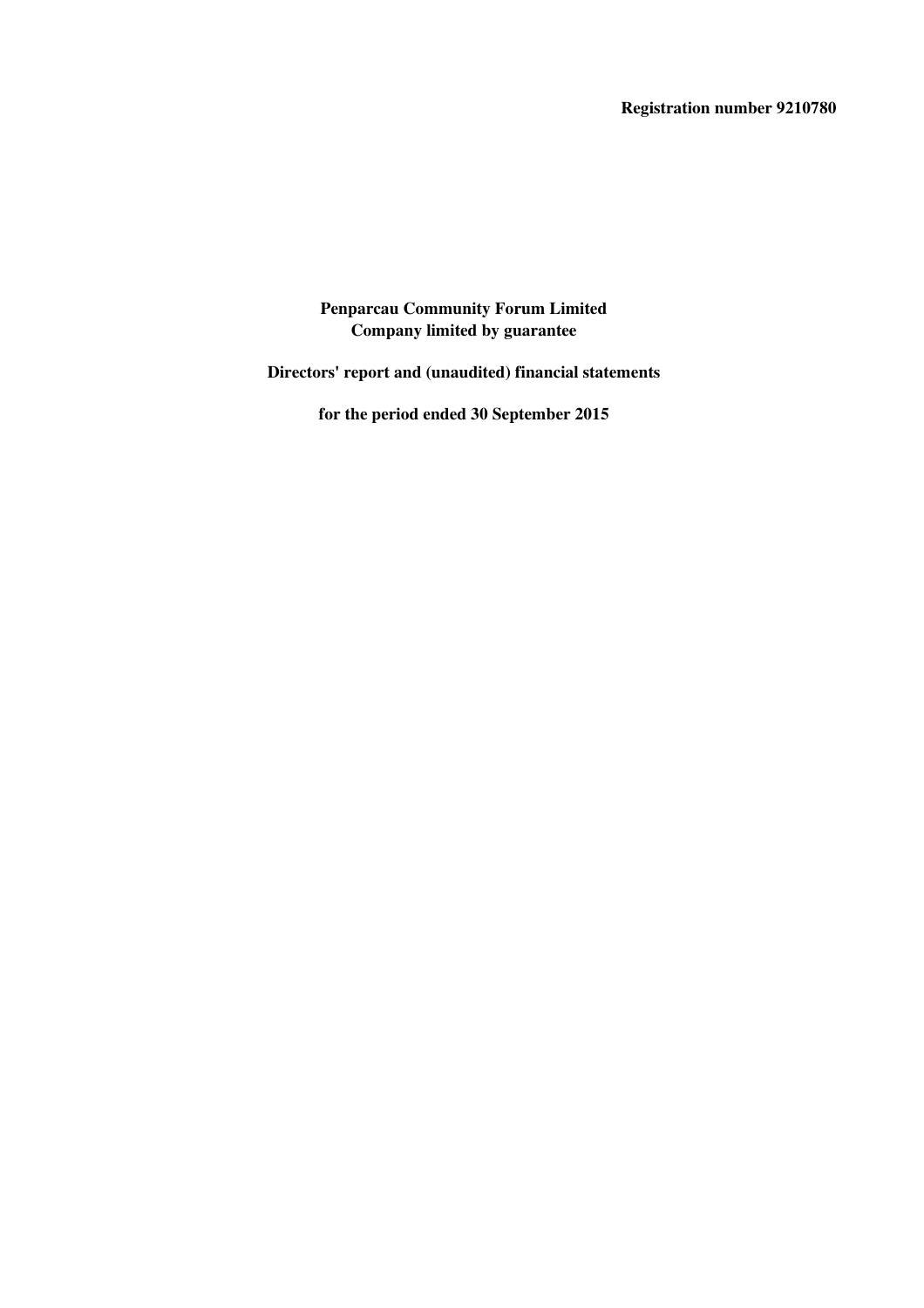# **Company information**

| Directors         | D Jones<br><b>MD</b> Gallagher<br><b>GD</b> Barrat<br>A Chamberlain<br>DP Lewis<br><b>KJ</b> Shaw<br>SJ Thomas | Appointed 9 September 2014<br>Appointed 9 September 2014<br>Appointed 9 September 2014<br>Appointed 9 September 2014<br>Appointed 9 September 2014<br>Appointed 7 January 2015<br>Appointed 7 January 2015 |
|-------------------|----------------------------------------------------------------------------------------------------------------|------------------------------------------------------------------------------------------------------------------------------------------------------------------------------------------------------------|
| Company number    | 9210780                                                                                                        |                                                                                                                                                                                                            |
| Registered office | 3 Glan Dinas<br>Penparcau<br>Aberystwyth<br>Ceredigion<br><b>SY23 1RR</b>                                      |                                                                                                                                                                                                            |
| Accountants       | Davies Lewis Baker<br>31 Bridge Street<br>Aberystwyth<br>Ceredigion<br>SY23 1QB                                |                                                                                                                                                                                                            |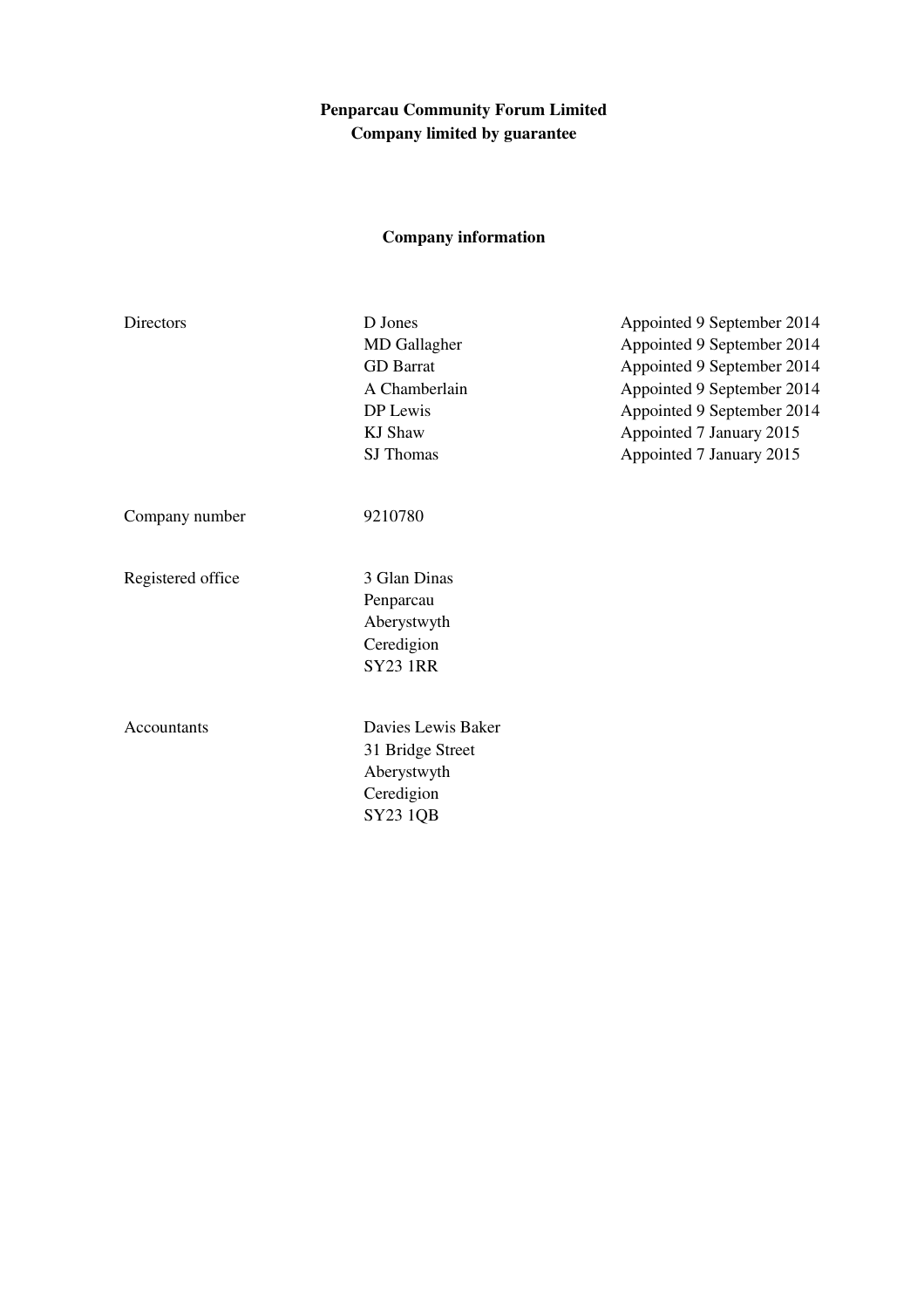# **Contents**

|                                   | Page     |
|-----------------------------------|----------|
| Directors' report                 | $1 - 4$  |
| Accountants' report               | 5        |
| Profit and loss account           | 6        |
| <b>Balance</b> sheet              | $7 - 8$  |
| Notes to the financial statements | $9 - 11$ |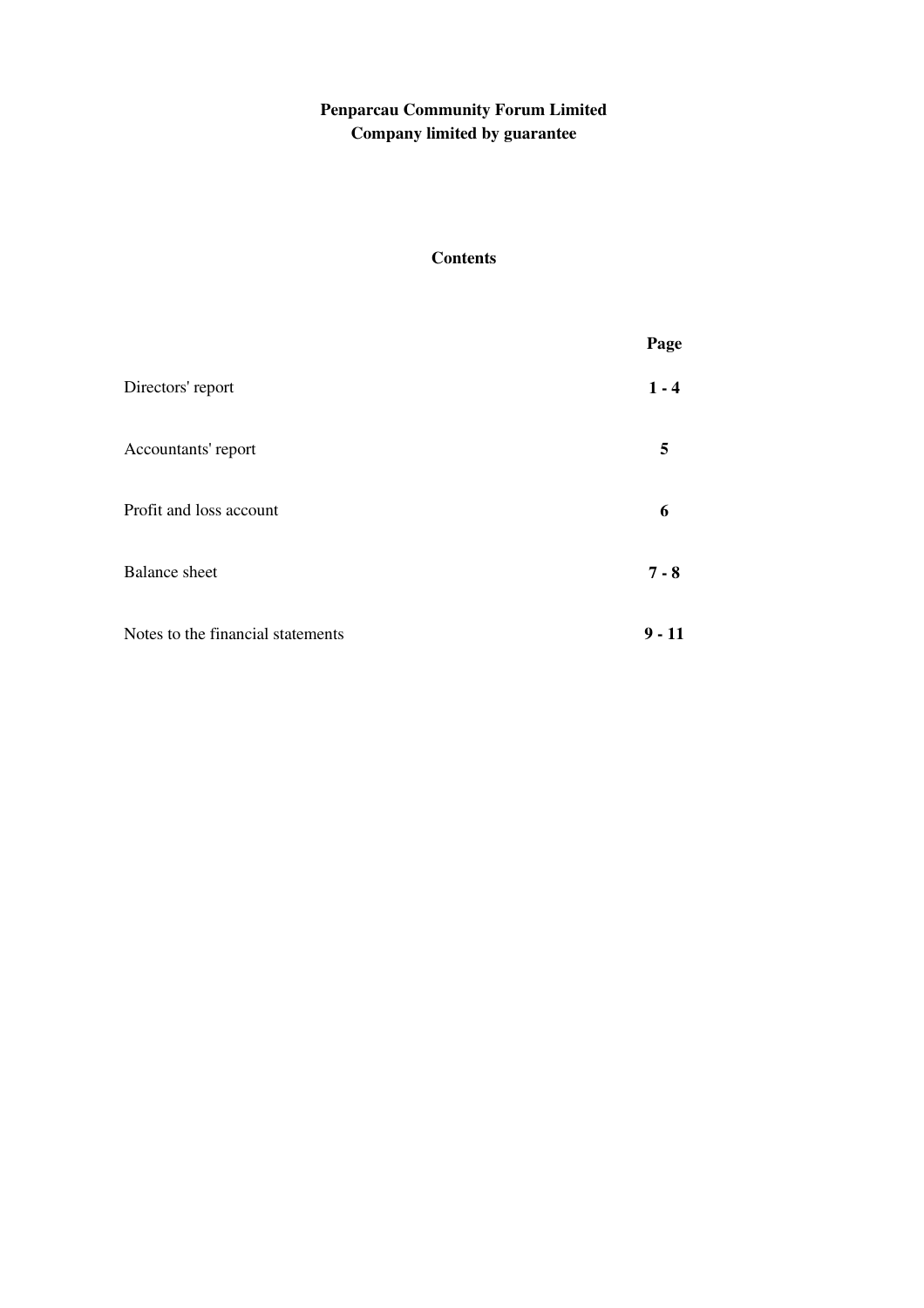## **Directors' report for the period ended 30 September 2015**

The directors present their report and the financial statements for the period ended 30 September 2015.

#### **Incorporation**

The company was incorporated on 9 September 2014 as Penparcau Community Forum Limited. The company commenced trade on 9 September 2014.

#### **Principal activity**

Our vision for Penparcau is:

To create a vibrant inclusive community where people can feel safe and proud to be living or working within the village.

Our main aims are:

To enable Penparcau residents and organisations to take full advantage of funding and resources available to the area

To bring individuals, groups and organisations together to determine the long-term needs of Penparcau.

To be an enabling body to directly fund specific projects in the area.

All of the above is underpinned through the values and principles of Community Development as contained within the CDNOS.....the Community Development National Occupational Standards.

Our mission is:

Penparcau Community Forum Limited is a community based organisation whose members actively engage with the community of Penparcau to develop sustainable and inclusive community activities and facilities for the benefit of all.

#### **Directors**

The directors who served during the period are as stated below:

| D Jones          | Appointed 9 September 2014 KJ Shaw   | Appointed 7 January 2015                      |
|------------------|--------------------------------------|-----------------------------------------------|
| MD Gallagher     | Appointed 9 September 2014 SJ Thomas | Appointed 7 January 2015                      |
| <b>GD</b> Barrat | Appointed 9 September 2014 PR Bates  | Appointed 9 Sept 2014, resigned 7 Jan<br>2015 |
| A Chamberlain    | Appointed 9 September 2014           |                                               |
| DP Lewis         | Appointed 9 September 2014           |                                               |

The directors are responsible for the maintenance and integrity of the corporate and financial information included on the company's website. Legislation in the United Kingdom governing the preparation and dissemination of financial statements may differ from legislation in other jurisdictions.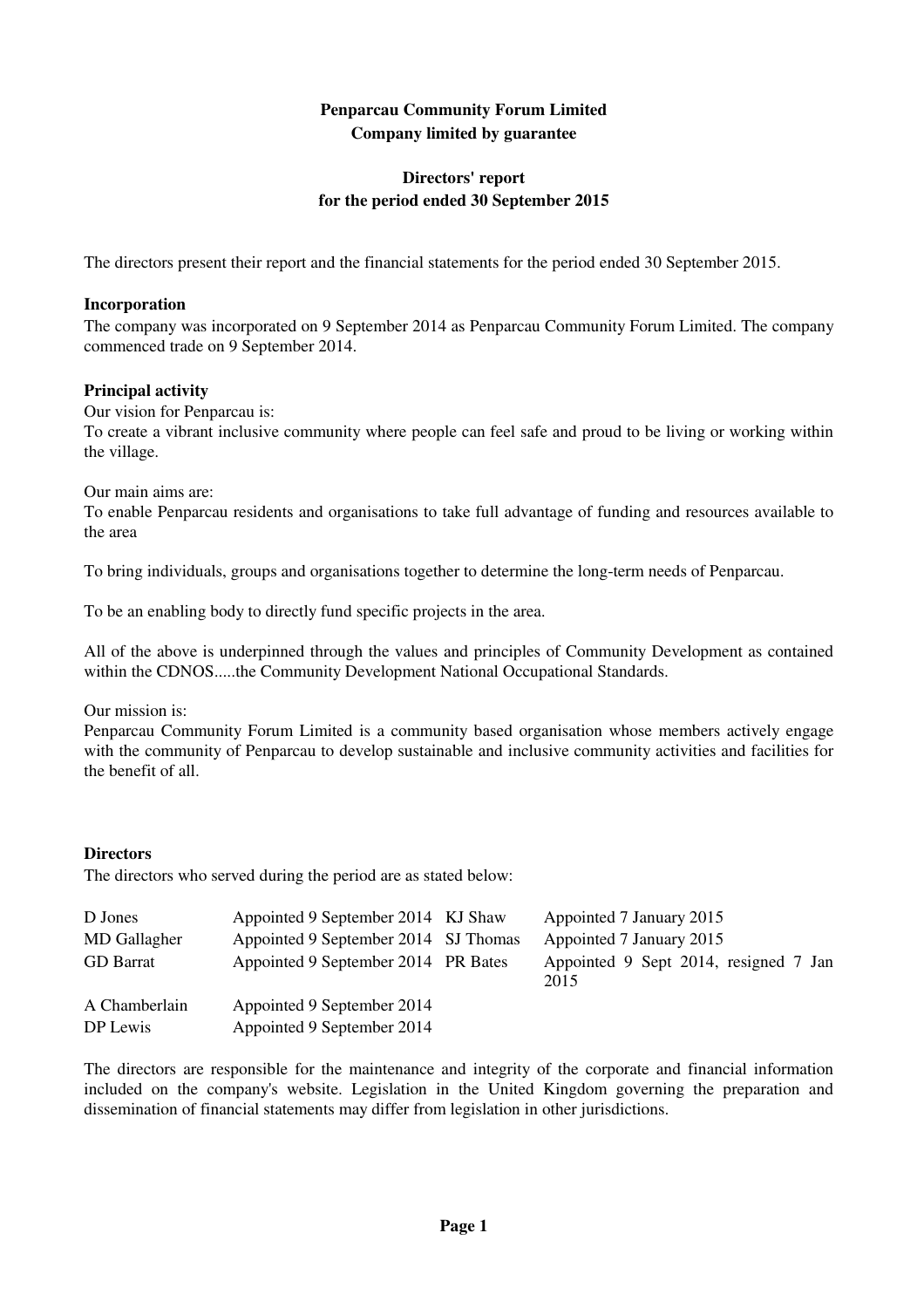#### **Directors' report for the period ended 30 September 2015**

.................... continued

#### **Organisational Background**

Penparcau Community Forum came into being late on in 2012 in response to the news that the village's Communities First office was to close at the end of March 2013. Communities First had achieved a great deal to bolster locals' awareness and opportunities in a range of areas including health, employment and education so it would have been a shame not to replace it with something meaningful. We employed the outgoing Communities First co-ordinator to run the office and with funding from the People's Health Trust he's still with us over two years later. He is the one constant in the Forum as everyone else is a volunteer, with various personal and work commitments that make it difficult to attend all the time. That said, we are by now very fortunate that a village mainstay George Barratt has since retired and he (together with our two new Directors, Sue Thomas and Karina Shaw) brings his contacts and boundless energy to bear in organising our growing list of activities. The Forum was incorporated as a company limited by guarantee on 9 September 2015.

We are proud to say that we've come a long way in the last two years and the future looks exciting and positive.

#### **Specifically:**

The Easter Egg Hunt was a great success with numerous parents and young children all hunting for chocolate eggs across the Community Centre Park land.

The annual village day of activities on the park was a huge success with well over 1,000 people attending during the day of fun and family friendly activities. The weather was good to us and loads enjoyed the activities on hand in the field during the day. A big thanks to all who supported the Forum through volunteering on the day and especially to the Youth Forum members.

Other activities during the year have included the visits by our History & Heritage group to the National Library, Halloween disco, Santa's sleigh ride around the village, children's Christmas party, switching on of Christmas lights, nature walks over Pendinas, gardening sessions, and coffee mornings.

A vibrant History & Heritage group is in full flow under the leadership of director Karina Shaw. This has exploded in popularity in 2015 with over 400 Facebook watchers and 20-30 attending regular meetings.

We have managed to acquire three defibrillator Heartstart machines for the village and have trained in excess of 40 people in how to use the lifesaving machines. More defibrillators are expected in the coming months.

Our environmental walks and activities, led mostly by our volunteer Chloe Griffiths have been extremely popular. The walks on the Pen Dinas nature reserve have been well attended and the wildlife garden work at the park is drawing good support through another local volunteer Neville Bond.

In addition, we have been part of a consortium of small businesses, Universities and Welsh Government, led by the University of Edinburgh and funded by the European Commission called the COBWEB project. This project has been hugely successful through developing a digital platform that enables people to collect environmental observations that can be used for management and policy. Chloe Griffiths co-ordinated and lead a programme of community-based activities with volunteers in testing the app and the platform through wildlife monitoring.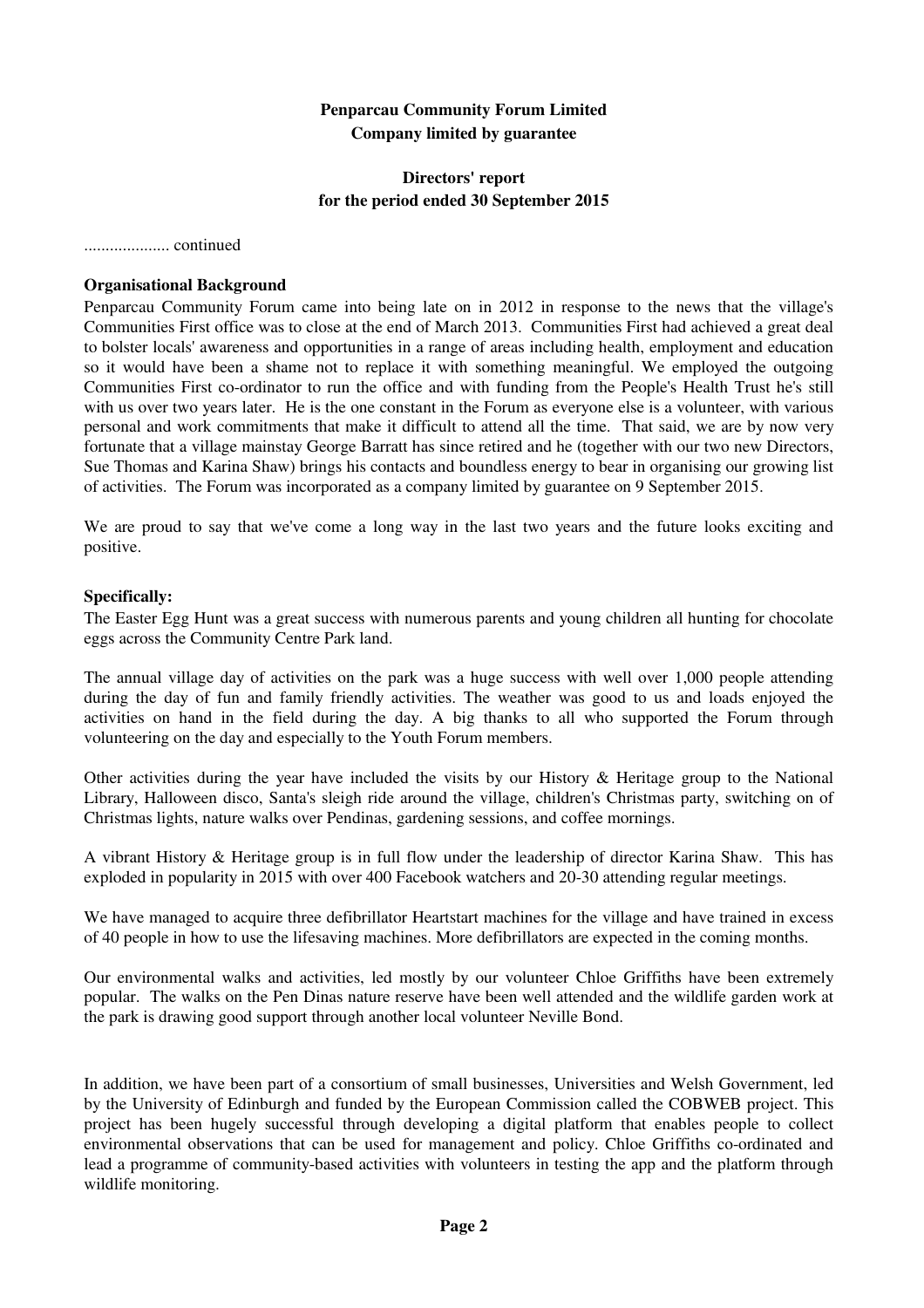#### **Directors' report for the period ended 30 September 2015**

.................... continued

Penparcau Youth Forum for 11-18 year-olds continues to go from strength to strength fundraising and arranging numerous events for other children and young people in Penparcau. We have more work to do to raise numbers but it's very important as it gives our youngsters a focus as well as the opportunity to develop good life skills.

Our Community office is based between the chip shop and the butcher shop and should remain there for at least another eighteen months. A wide variety of people have popped in to see us including our MP Mark Williams, AMs Elin Jones, Simon Thomas, Leanne Wood, Kirsty Williams, Vaughan Gething and William Powell. Former Culture Minister and Deputy-Speaker of the House of Lords, Baroness Kay Andrews OBE popped in to see us in March before speaking at the Old College and she has agreed to act as one of our external advisers.

Through our Facebook and Twitter accounts, we encourage anyone who lives or works in Penparcau, or who has roots in the village to let us know what they want and through the support and funding from the People's Health Trust in London we established a Community Steering Group who meet regularly. This group has proved to be invaluable as we discuss our progress in relation to our 'Area Plan' for the village and funded by the People's Health Trust.

In addition, we were successful with a three-year Lottery application (People and Places) which will enable our Co-ordinator to work on a full-time basis with the project. The Lottery project is aimed at working with young people in the area to up-skill them into employment, training and educational opportunities.

Moreover, most of our work is reported in the Cambrian News and beyond, originally through the excellent work of Pat Bates, and more recently with Sue Thomas one of our new Directors.

#### **Future development**

The future is largely concerned with the new Community Centre and Park development, as we took on the lease of the old boxing club and it became the Penparcau Community Centre. Plans to extend it are on view to everyone at the Forum office and the boxing club still uses part of the building. However, we plan to extend it substantially to include a youth area, training room, a training kitchen and community restaurant/café and more. We want it to be something that the village will be proud of and keen to attend regularly.

It is worth noting that all of the above could not have been achieved without our fantastic volunteers. Moreover, we would encourage anyone who has either a good idea or the time to lend a hand as a volunteer (or both) to visit or ring us. They'll get a great deal out of it and will be helping many others.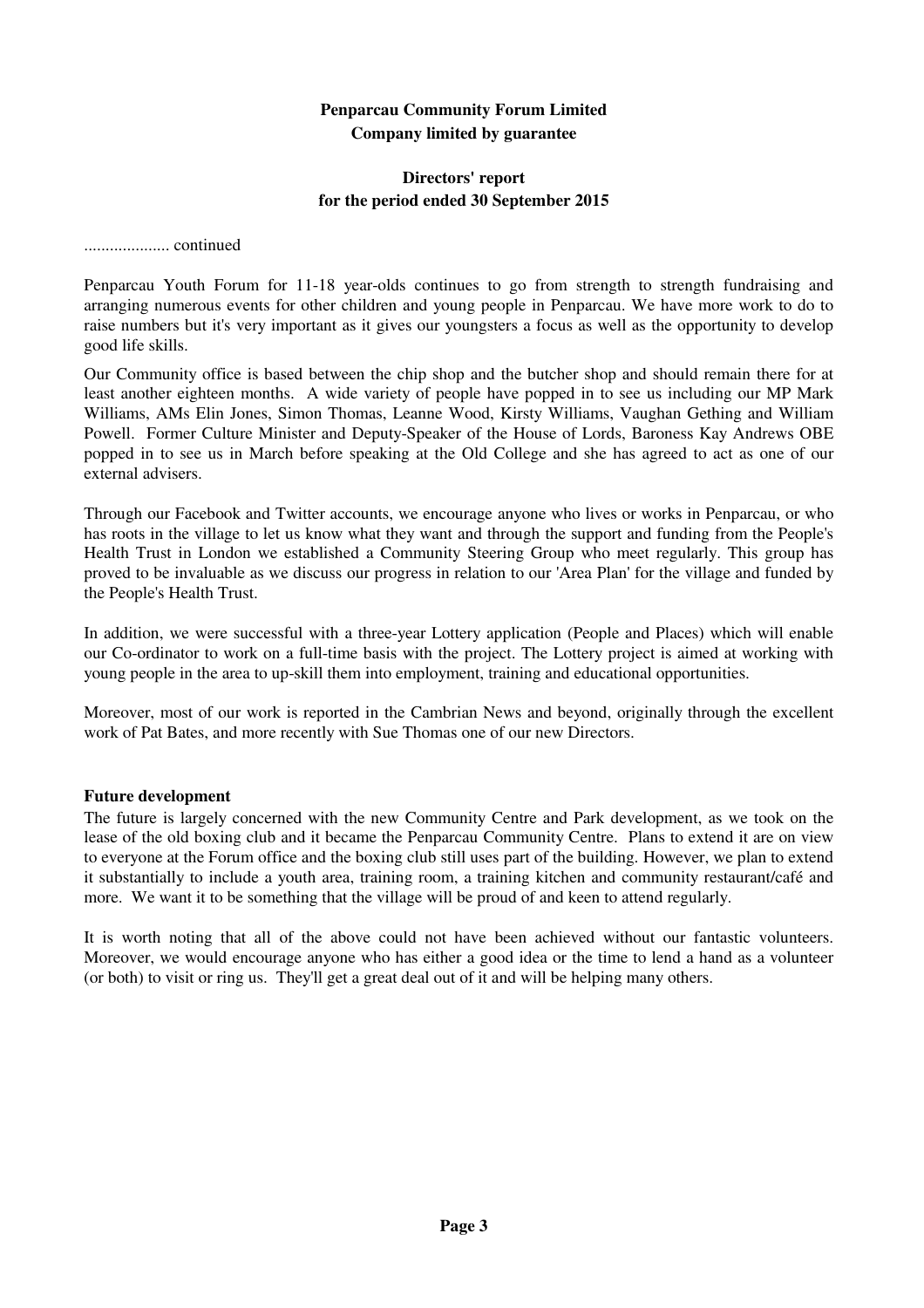### **Directors' report for the period ended 30 September 2015**

#### .................... continued

#### **Finally**

In addition to all our volunteers, we would like to recognise the invaluable financial assistance and support received from Aberystwyth Town Council, the Care Society and the People's Health Trust. As without their funding and support the Forum would struggle to survive within this current financial climate.

This report has been prepared in accordance with the special provisions for small companies under Part 15 of the Companies Act 2006.

**D Jones Director 13 January 2016**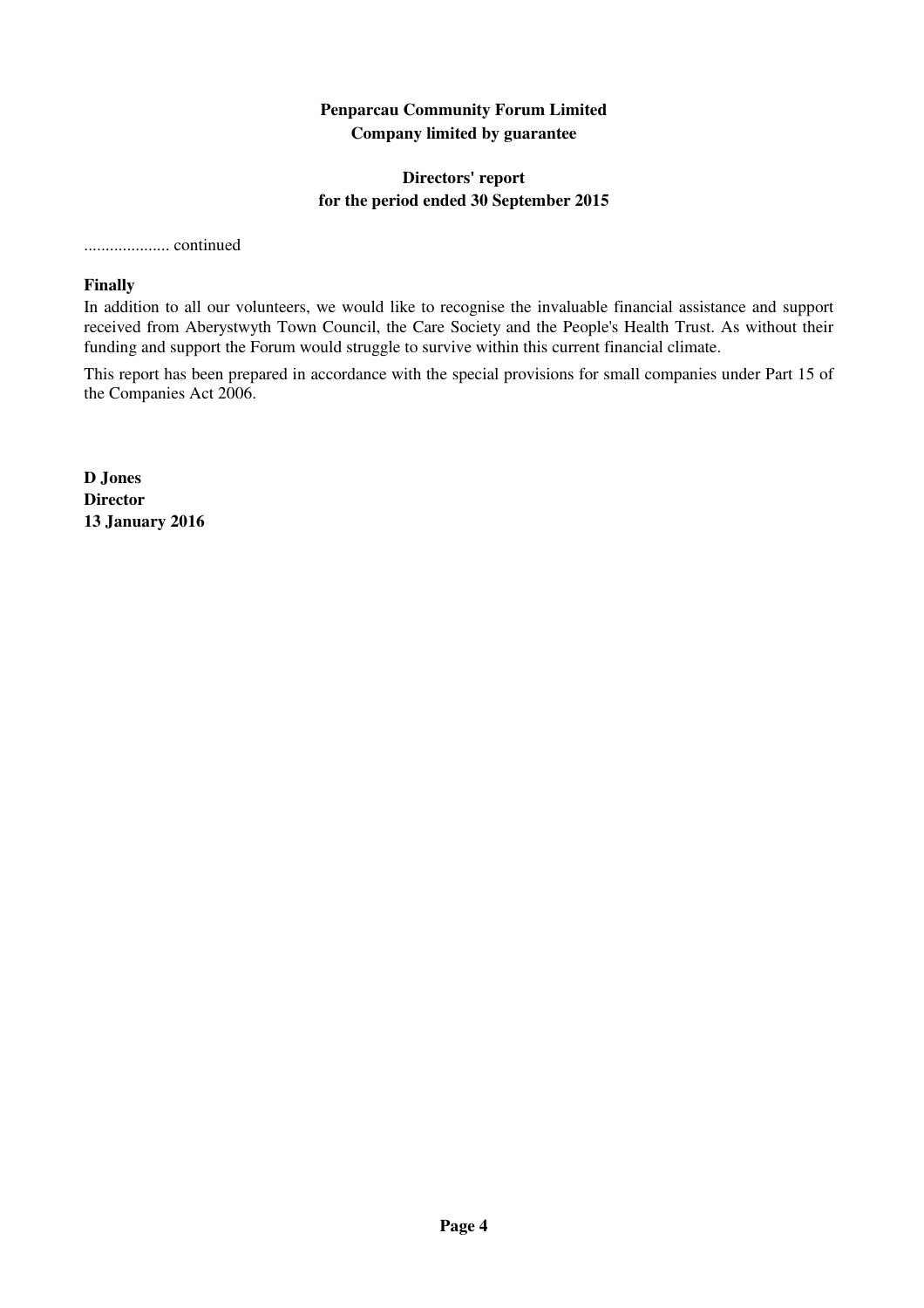# **Report to the Board of Directors on the preparation of unaudited statutory accounts of Penparcau Community Forum Limited for the period ended 30 September 2015**

In order to assist you to fulfil your duties under the Companies Act 2006, we have prepared for your approval the accounts of Penparcau Community Forum Limited for the period ended 30 September 2015 which comprise the Profit and Loss Account, the Balance Sheet and the related notes from the company's accounting records and from information and explanations you have given us.

As a practising member of the Association of Chartered Certified Accountants , we are subject to its ethical and other professional requirements which are detailed at www.accaglobal.com/en/member/professional-standards/rules-standards/acca-rulebook.html.

Our work has been undertaken in accordance with the requirements of the Association of Chartered Certified Accountants as detailed at factsheet 163 at

www.accaglobal.com/gb/en/technical-activities/technical-resources-search.html.

..................................................

**Davies Lewis Baker Chartered Certified Accountants 31 Bridge Street Aberystwyth Ceredigion SY23 1QB**

**18 January 2016**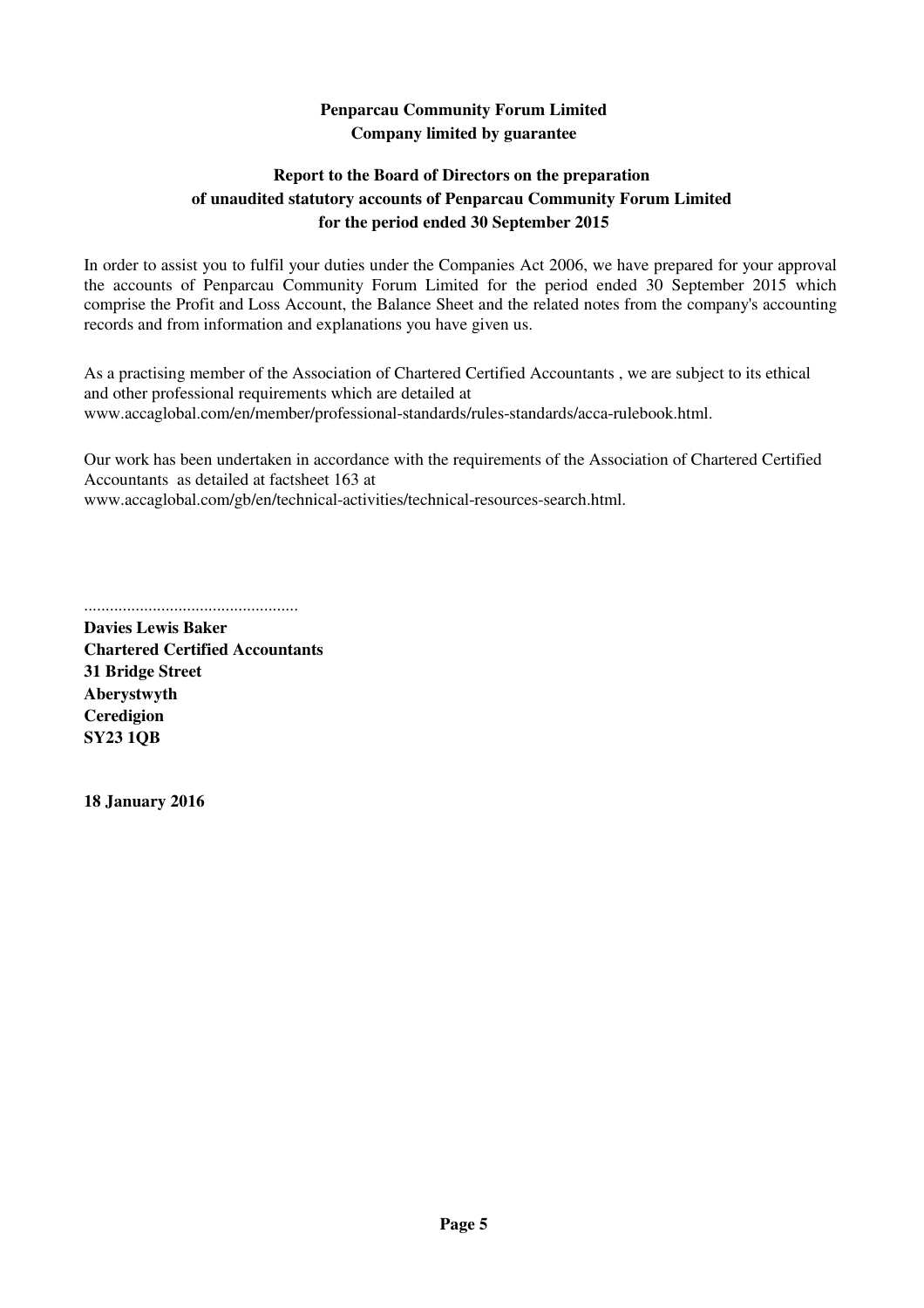## **Profit and loss account for the period ended 30 September 2015**

|                                                  |                  | <b>Period</b><br>ended<br>30/09/15 |
|--------------------------------------------------|------------------|------------------------------------|
|                                                  | <b>Notes</b>     | £                                  |
| <b>Turnover</b>                                  | $\boldsymbol{2}$ | 18,442                             |
| Cost of sales                                    |                  | (14, 336)                          |
| <b>Gross profit</b>                              |                  | 4,106                              |
| Administrative expenses                          |                  | (75,210)                           |
| Other operating income                           |                  | 83,600                             |
| Profit on ordinary<br>activities before taxation |                  | 12,496                             |
| Tax on profit on ordinary activities             |                  |                                    |
| Profit for the period                            |                  | 12,496                             |

**The notes on pages 9 to 11 form an integral part of these financial statements.**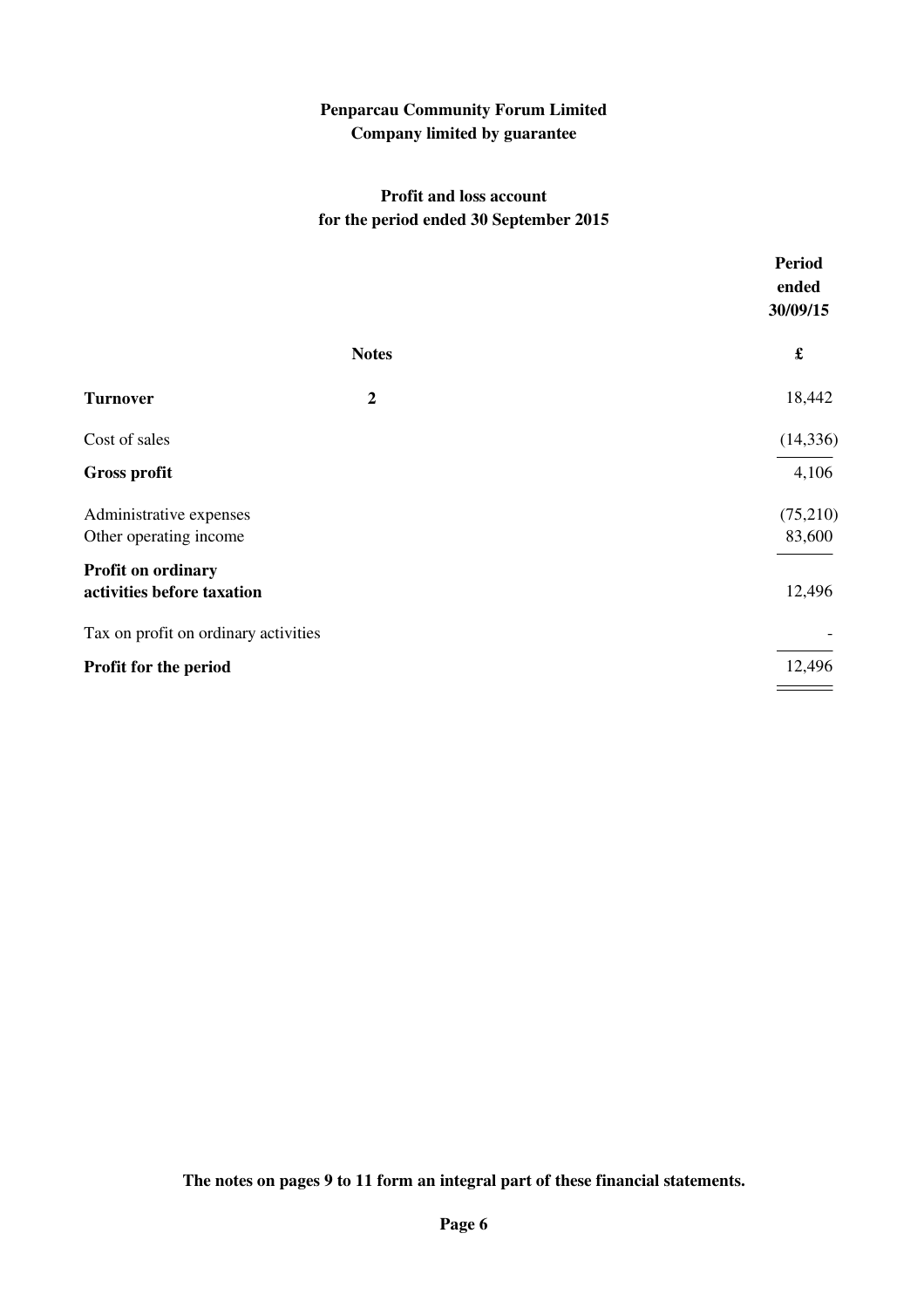### **Balance sheet as at 30 September 2015**

|                                     |                         | 30/09/15 |          |
|-------------------------------------|-------------------------|----------|----------|
|                                     | <b>Notes</b>            | £        | £        |
| <b>Fixed assets</b>                 |                         |          |          |
| Tangible assets                     | $\overline{\mathbf{4}}$ |          | 2,169    |
| <b>Current assets</b>               |                         |          |          |
| <b>Stocks</b>                       |                         | 153      |          |
| Debtors                             | 5                       | 4,301    |          |
| Cash at bank and in hand            |                         | 19,874   |          |
|                                     |                         | 24,328   |          |
| Net current assets                  |                         |          | 24,328   |
| <b>Total assets less current</b>    |                         |          |          |
| liabilities                         |                         |          | 26,497   |
| <b>Accruals and deferred income</b> | 6                       |          | (14,001) |
| Net assets                          |                         |          | 12,496   |
| <b>Reserves</b>                     |                         |          |          |
| Profit and loss account             |                         |          | 12,496   |
| <b>Members' funds</b>               |                         |          | 12,496   |
|                                     |                         |          |          |

The directors' statements required by Sections 475(2) and (3) are shown on the following page which forms part of this Balance Sheet.

**The notes on pages 9 to 11 form an integral part of these financial statements.**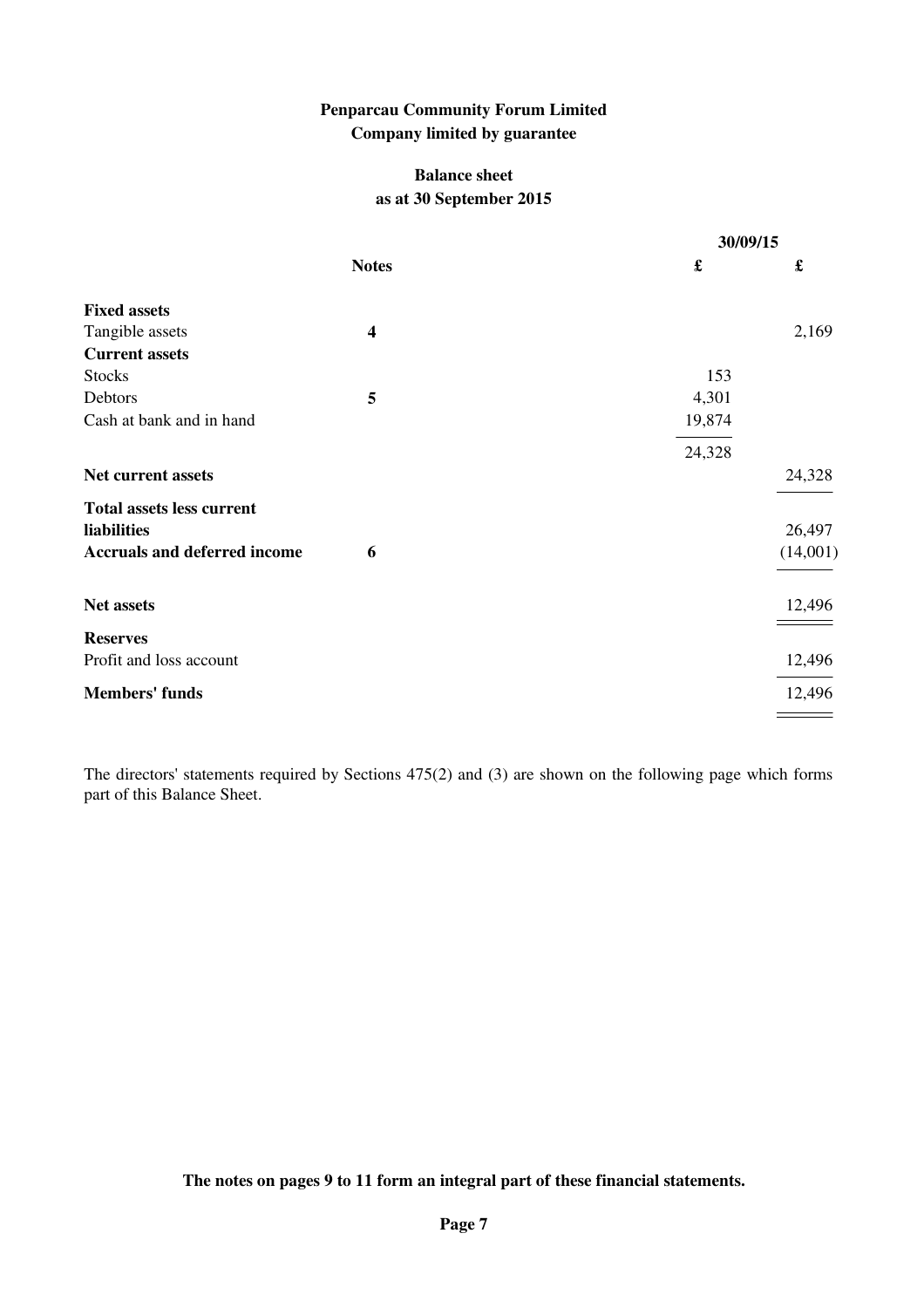**Balance sheet (continued)**

## **Directors' statements required by Sections 475(2) and (3) for the period ended 30 September 2015**

For the period ended 30 September 2015 the company was entitled to exemption from audit under section 477 of the Companies Act 2006 relating to small companies.

Directors' responsibilities:

• The members have not required the company to obtain an audit of its accounts for the period in question in accordance with section 476; and

• The directors acknowledge their responsibilities for complying with the requirements of the Act with respect to accounting records and the preparation of accounts.

These accounts have been prepared in accordance with the provisions applicable to companies subject to the small companies regime and with the Financial Reporting Standard for Smaller Entities (effective April 2008).

These accounts were approved by the directors on 13 January 2016, and are signed on their behalf by:

**Director Director**

**D Jones MD Gallagher**

**Registration number 9210780**

**The notes on pages 9 to 11 form an integral part of these financial statements.**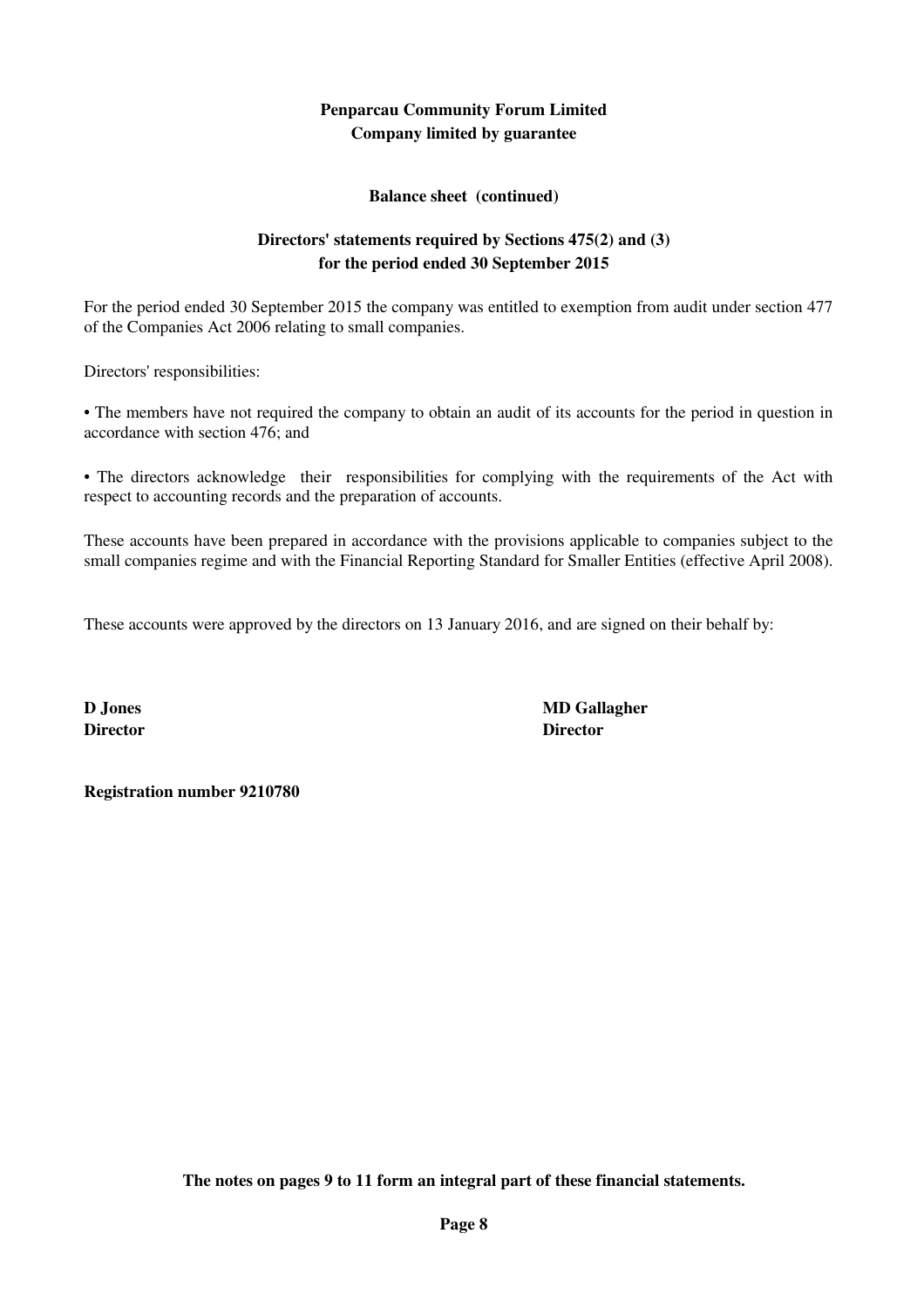### **Notes to the financial statements for the period ended 30 September 2015**

#### **1. Accounting policies**

#### **1.1. Accounting convention**

The financial statements are prepared under the historical cost convention and in accordance with the Financial Reporting Standard for Smaller Entities (effective April 2008).

#### **1.2. Turnover**

Turnover represents the total invoice value, excluding value added tax, of sales made during the period and derives from the provision of goods and services falling within the company's ordinary activities.

#### **1.3. Tangible fixed assets and depreciation**

Depreciation is provided at rates calculated to write off the cost less residual value of each asset over its expected useful life, as follows:

| Fixtures, fittings |                   |
|--------------------|-------------------|
| and equipment      | 25% straight line |

#### **1.4. Leasing**

Rentals payable under operating leases are charged against income on a straight line basis over the lease term.

#### **1.5. Stock**

Stock is valued at the lower of cost and net realisable value.

#### **1.6. Grants**

Grants are credited to other income. Grants received in advance of the budgetary period to which they relate are credited to deferred income and released to the income and expenditure account in the period to which they relate.

#### **2. Turnover**

The total turnover of the company for the period has been derived from its principal activity wholly undertaken in the UK.

|    |                                                            | Period<br>ended |
|----|------------------------------------------------------------|-----------------|
| 3. | <b>Operating profit</b>                                    | 30/09/15        |
|    |                                                            | £               |
|    | Operating profit is stated after charging:                 |                 |
|    | Depreciation and other amounts written off tangible assets | 723             |
|    |                                                            |                 |
|    | and after crediting:                                       |                 |
|    | Government grants                                          | 19,610          |
|    |                                                            |                 |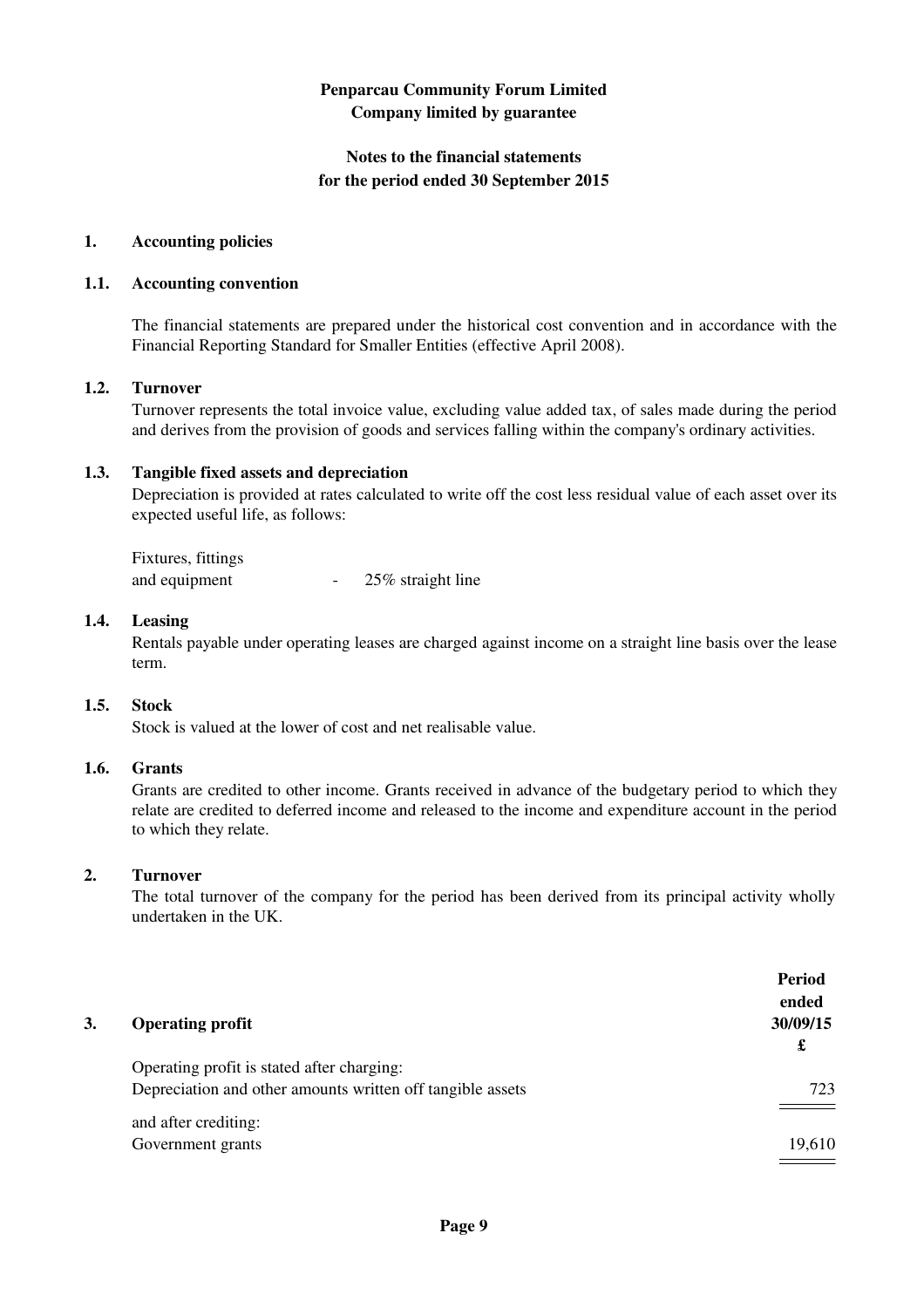## **Notes to the financial statements for the period ended 30 September 2015**

.................... continued

| 4.<br><b>Tangible fixed assets</b> | <b>Fixtures,</b><br>fittings and<br>equipment<br>£ | <b>Total</b><br>£ |
|------------------------------------|----------------------------------------------------|-------------------|
| Cost                               |                                                    |                   |
| <b>Additions</b>                   | 2,892                                              | 2,892             |
| At 30 September 2015               | 2,892                                              | 2,892             |
| <b>Depreciation</b>                |                                                    |                   |
| Charge for the period              | 723                                                | 723               |
| At 30 September 2015               | 723                                                | 723               |
| Net book value                     |                                                    |                   |
| At 30 September 2015               | 2,169                                              | 2,169             |

| 5. | <b>Debtors</b>                 | 30/09/15 |
|----|--------------------------------|----------|
|    |                                | £        |
|    | Trade debtors                  | 300      |
|    | Prepayments and accrued income | 4,001    |
|    |                                | 4,301    |
|    |                                |          |

| 6. | <b>Accruals and deferred income</b> | 30/09/15 |
|----|-------------------------------------|----------|
|    |                                     | £        |
|    | <b>Grants</b>                       |          |
|    | Grants received during the period   | 86,769   |
|    | Released in period                  | (72,768) |
|    | At 30 September 2015                | 14,001   |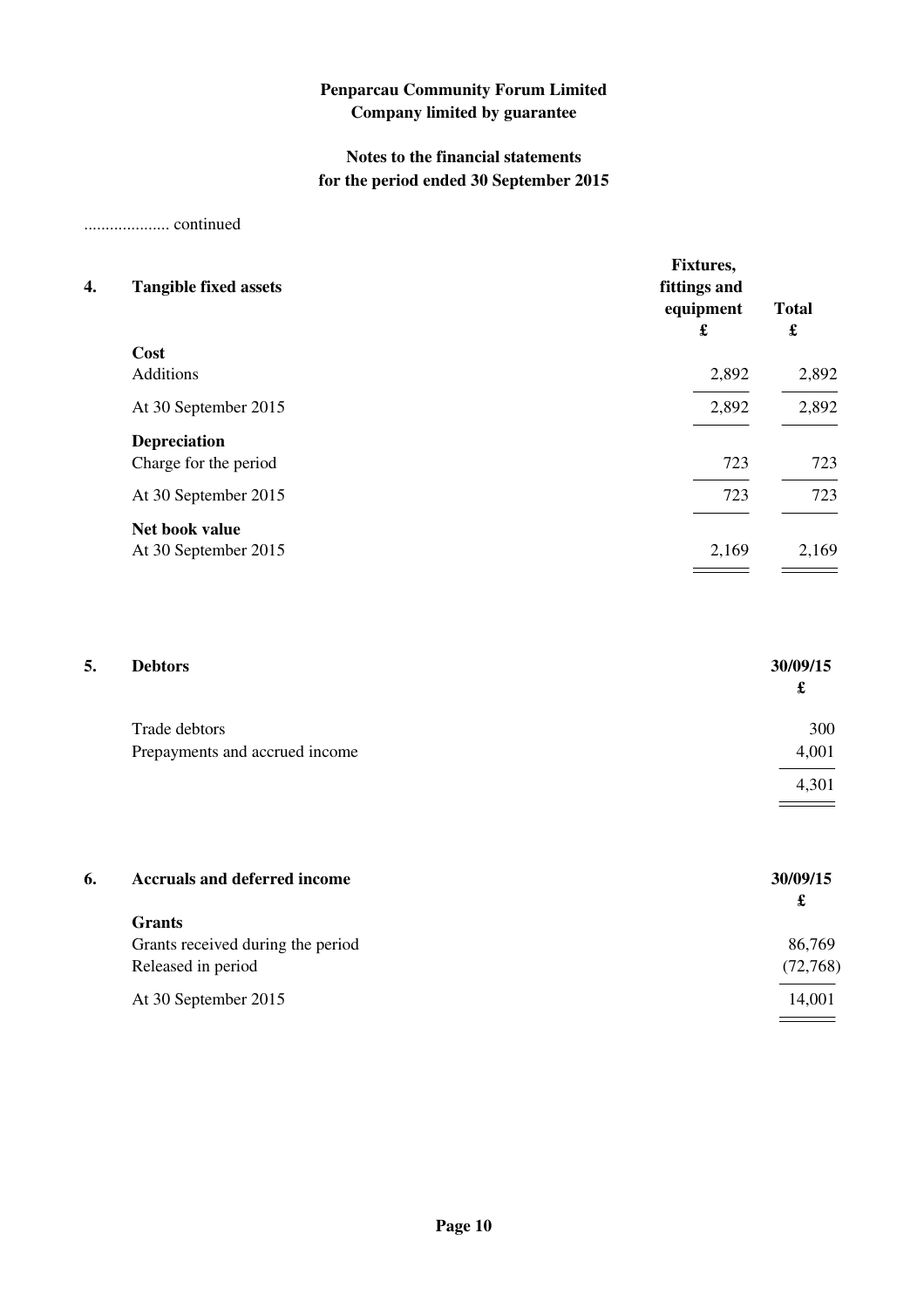## **Notes to the financial statements for the period ended 30 September 2015**

.................... continued

#### **7. Financial commitments**

At 30 September 2015 the company had annual commitments under non-cancellable operating leases as follows:

|                     | 30/09/15 |
|---------------------|----------|
|                     |          |
| <b>Expiry date:</b> |          |
| In over five years  | 250      |

#### **8. Company limited by guarantee**

Every member of the Company promises to pay up to £1 towards the costs of dissolution and the liabilities incurred by the Company whilst they were a member, in the event of the same being wound up while they are a member or within one year after they cease to be a member.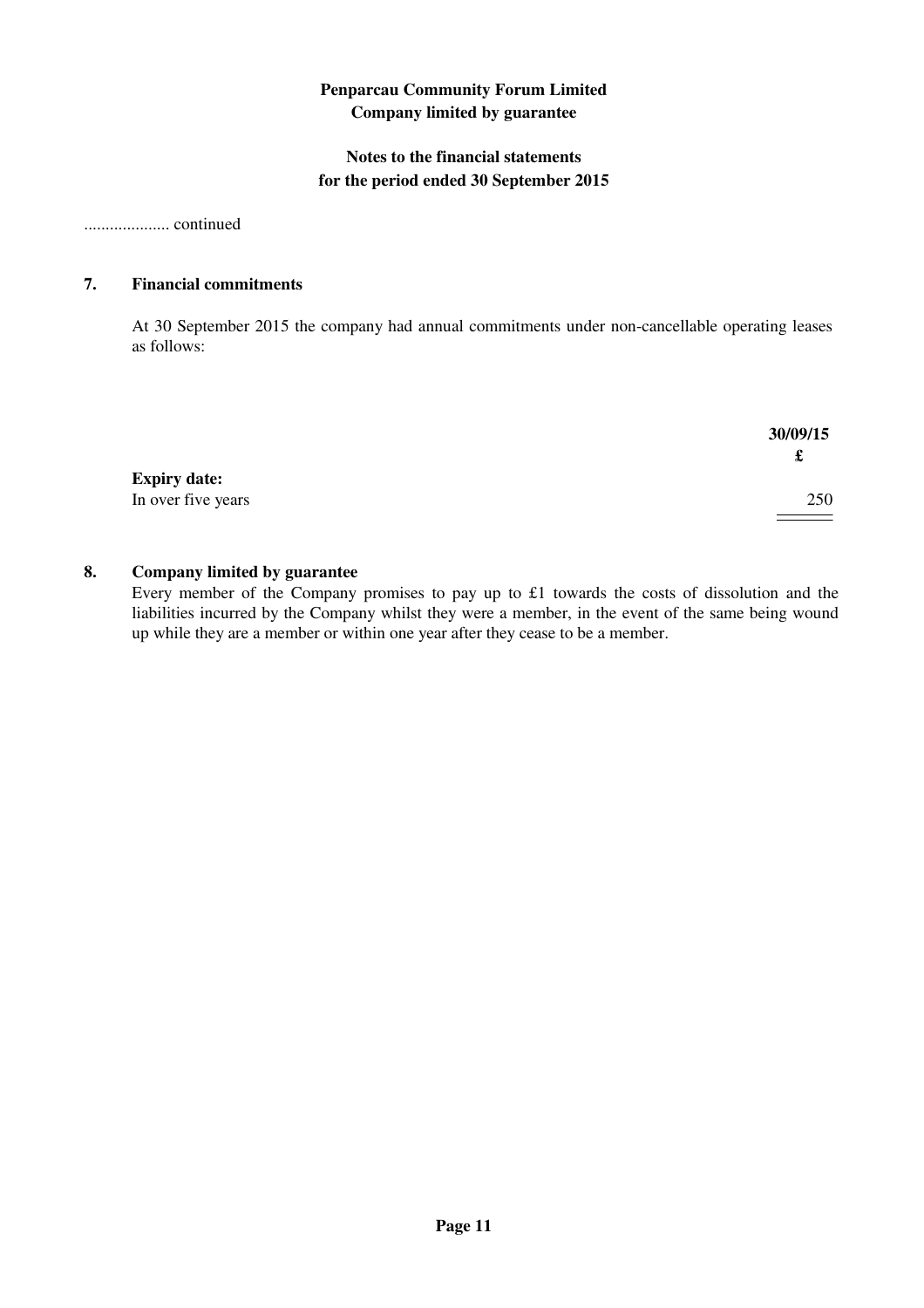**The following pages do not form part of the statutory accounts.**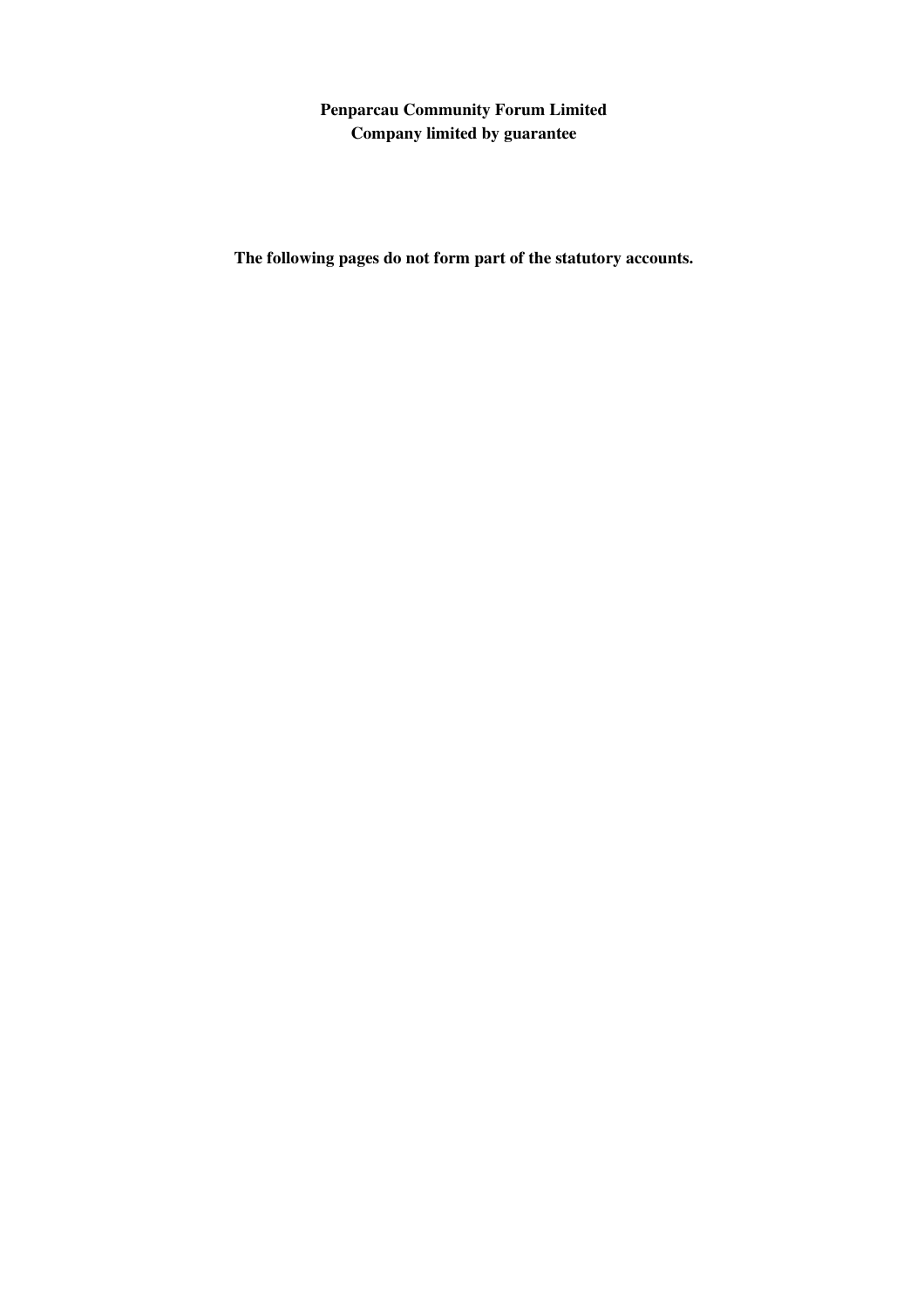# **Detailed trading profit and loss account for the period ended 30 September 2015**

|                                           | <b>Period</b><br>ended |           |
|-------------------------------------------|------------------------|-----------|
|                                           | 30/09/15               |           |
|                                           |                        | £         |
| <b>Sales</b>                              |                        |           |
| Proceeds at events                        |                        | 2,158     |
| Hall hire                                 |                        | 2,154     |
| Cobweb activity funding                   |                        | 12,250    |
| Other hire                                |                        | 685       |
| Other sales and activities                |                        | 795       |
| Rent receivable                           |                        | 400       |
|                                           |                        | 18,442    |
| <b>Cost of sales</b>                      |                        |           |
| Purchases                                 | 600                    |           |
| Costs of raffles                          | 124                    |           |
| Cobweb project costs                      | 11,930                 |           |
| Community hall rent payable               | 250                    |           |
| Community hall utilities                  | 963                    |           |
| Community hall maintenance and sundry     | 622                    |           |
|                                           | 14,489                 |           |
| Closing stock                             | (153)                  |           |
|                                           |                        | (14, 336) |
| <b>Gross profit</b>                       | 22%                    | 4,106     |
| <b>Administrative expenses</b>            | 75,210                 |           |
|                                           |                        | (75,210)  |
|                                           |                        | (71, 104) |
| Other operating income                    |                        |           |
| Government grants                         | 19,610                 |           |
| Donations for defibrilators               | 1,659                  |           |
| Other donations                           | 1,970                  |           |
| Contributions from participants           | 130                    |           |
| Net assets from Penparcau Community Forum | 5,079                  |           |
| Gifts in kind                             | 150                    |           |
| Peoples Health Trust grants               | 53,158                 |           |
| Food cooperative receipts                 | 1,844                  |           |
|                                           |                        | 83,600    |
| <b>Operating profit</b>                   | 68%                    | 12,496    |